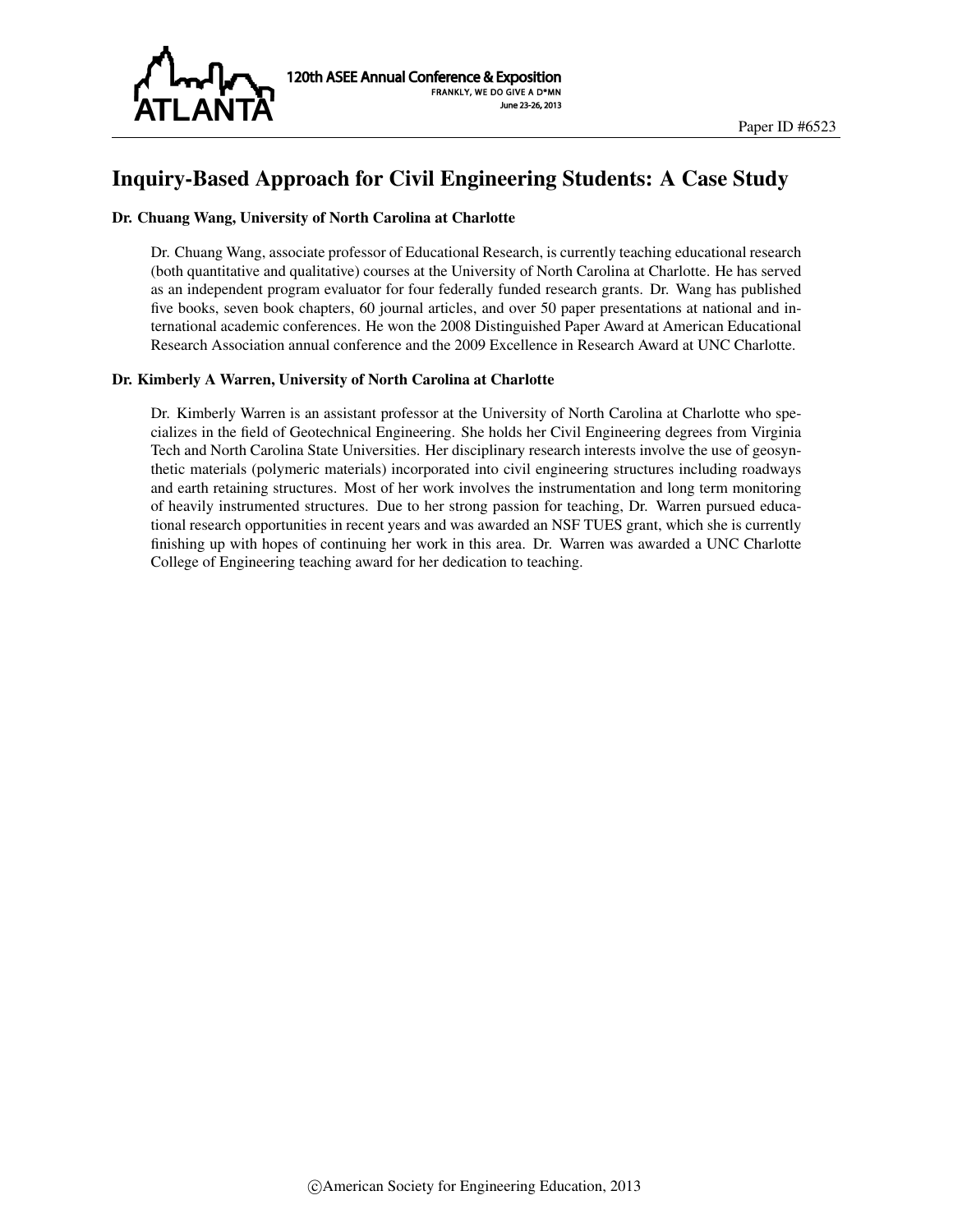# **Inquiry-Based Approach for Civil Engineering Students: A Case Study**

Over the past few years, the enrollment of engineering students in the United States has experienced a decrease  $10,17$ . Approximately 60% or less of all engineering students graduate with an engineering degree<sup>3,13,18</sup>. With a decline in both the engineering enrollment and graduation rate, the U.S. government, industry, and academia have become more dependent on the foreign engineering workforce<sup>16</sup>. As a result, the National Science Foundation (NSF) has funded numerous projects with the goal of recruiting and retaining students in this field $10,11$ . While attracting students to engineering majors requires an increase in outreach and an improvement in the overall perception of engineers in society, retention can be enhanced by increasing engagement in engineering curricula<sup>11</sup>. This paper describes a course curriculum improvement case study involving an introductory geotechnical engineering course where an inquiry-based approach is used. The purpose of this study is twofold: (1) to describe how the inquiry-based approach is used in the classroom including student perspectives of the use of this approach; and (2) to examine the relationships between student performance on the final exam with student self-efficacy beliefs and self-regulatory behaviors.

The inquiry-based pedagogy model is based on Bloom and Krathwohl's Taxonomy and Bloom's Revised Taxonomy<sup>2</sup>, which focuses on student-centered learning activities and interactive skills. Bloom's taxonomy is used in education as a valid benchmark to measure a student's level of understanding. It consists of six cognitive levels: knowledge, comprehension, application, analysis, synthesis, and evaluation. The American Society for Civil Engineers (ASCE) adopted Bloom's taxonomy as the basis for defining levels of achievement associated with the body of knowledge necessary for entry into the practice of civil engineering at the professional level<sup>1</sup>. ASCE expects civil engineering students to remember previously learned material (Knowledge), to grasp the meaning of material (comprehension), to use learned material in new and concrete ways (application), to break down material into component parts so that the organizational structure may be understood (analysis), to put material together to form a new whole (synthesis), and to judge the value of material for a given purpose (evaluation)<sup>1</sup>.

In addition to content learning, the inquiry-based pedagogy claims to develop important skills that include critical thinking, problem solving strategies, self-regulated learning, and collaborative learning in teams, the skills which are not always assessed in traditional, lecturebased classrooms. Some studies suggested that the inquiry-based approach is an effective pedagogy to help students become self-regulated learners and develop problem-solving skills<sup>15,27,31</sup>. Other studies noted some weakness of this pedagogy. Dahlgren and Oberg argued that the students generated very few solution-oriented questions (only 6% of the total number of questions) 9 . The majority of the questions generated by the students happened to be encyclopedic (31%) and meaning-oriented (24%). The authors maintained that making use of encyclopedic questions indicated surface approach learning. This argument was echoed by Nuy<sup>20</sup> who posit that as far as content knowledge was concerned, the traditional methods may be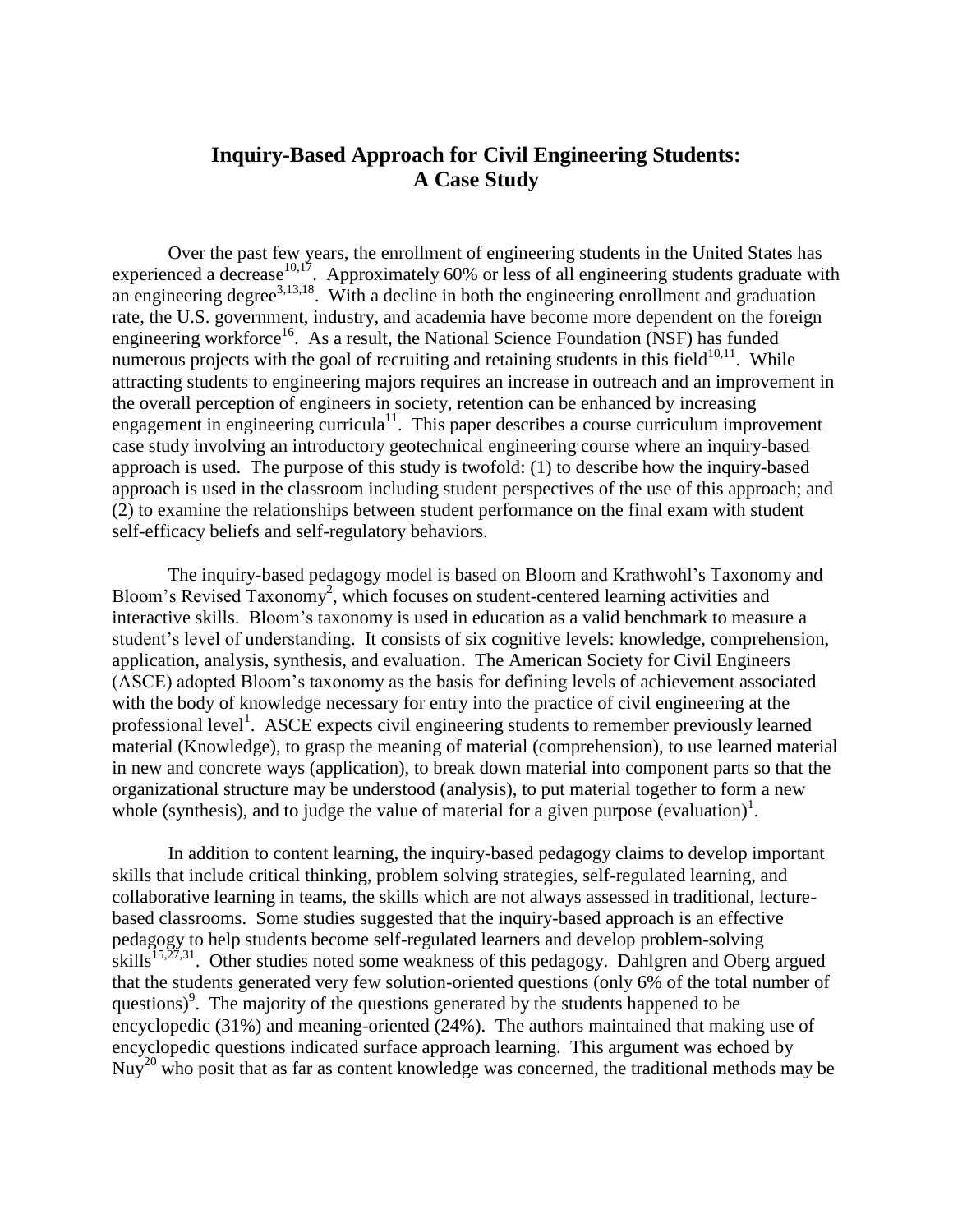more realistic. They further maintained that even though the traditional approach may lack motivation, it taught basic science in a more coherent way.

While the use of an inquiry-based approach may be controversial in engineering classroom, most researchers agree that this approach helps develop self-regulated learners. Selfregulation involves the interaction of personal, behavioral, and environmental triadic processes<sup>4</sup>, and has been defined as a process that involves "self-generated thoughts, feelings, and actions that are planned and cyclically adapted to the attainment of personal goals<sup>"33</sup>. When used for student learning, the process of self-regulation "includes planning and managing time; attending to and concentrating on instruction; organizing, rehearsing, and coding information strategically; establishing a productive work environment; and using social resources effectively"<sup>26</sup>. Previous studies suggested that self-regulated learning behaviors facilitated students' motivation and academic achievement<sup>21,22,24,25,29,32</sup>. Teaching students about different cognitive and selfregulatory strategies can improve actual performance related to classroom academic tasks<sup>23</sup>. Student performance had been shown to significantly improve after the training of SRL strategies<sup>7,19</sup>, and students trained to use these strategies became more self-regulated<sup>28</sup>.

As part of a four semester long course curriculum improvement research grant funded by the National Science Foundation (NSF) Transforming Undergraduate Education in Science, Technology, Engineering, and Mathematics (TUES) Program, this study evaluates the first two semesters of data collection. The first two semesters serve as the control group while the last two semesters serve as the treatment group. Similarities and differences between the implementations of the inquiry-based approach in the treatment and control groups were discussed in a separate paper<sup>30</sup>. The instructor used an inquiry-based approach to motivate student learning and facilitate the learning through scaffolding during problem-solving processes.

# **Participants**

A total of 84 students (13 female and 71 male) in an introductory geotechnical engineering course at the University of North Carolina Charlotte, a large southeastern university in the United States, participated in this study. Most (71%) were European American, the rest of them were African American (7%), Asian (4%), Hispanic (2%), and identified with other ethnicities or did not report this information (16%). Of the 78 students who identified their levels of study in their programs, one student was a freshman, 56 were junior, and 21 were senior. The distribution of age was approximately normal with a mean of 22 years and a standard deviation of 4 years.

# **Assessment Instruments**

Quantitative instruments include 1) pre and post student surveys, 2) short answer quizzes, 3) content module tests, and 4) the final exam. Three surveys were administered in class (pre and post) to measure the student's self-efficacy related to the content of the course and their use of self-regulated learning strategies (described in more detail below). A short-answer, pre-quiz was administered during the first class to measure the student's content knowledge and skills related to the course. A test was given at the end of each of the four geotechnical engineering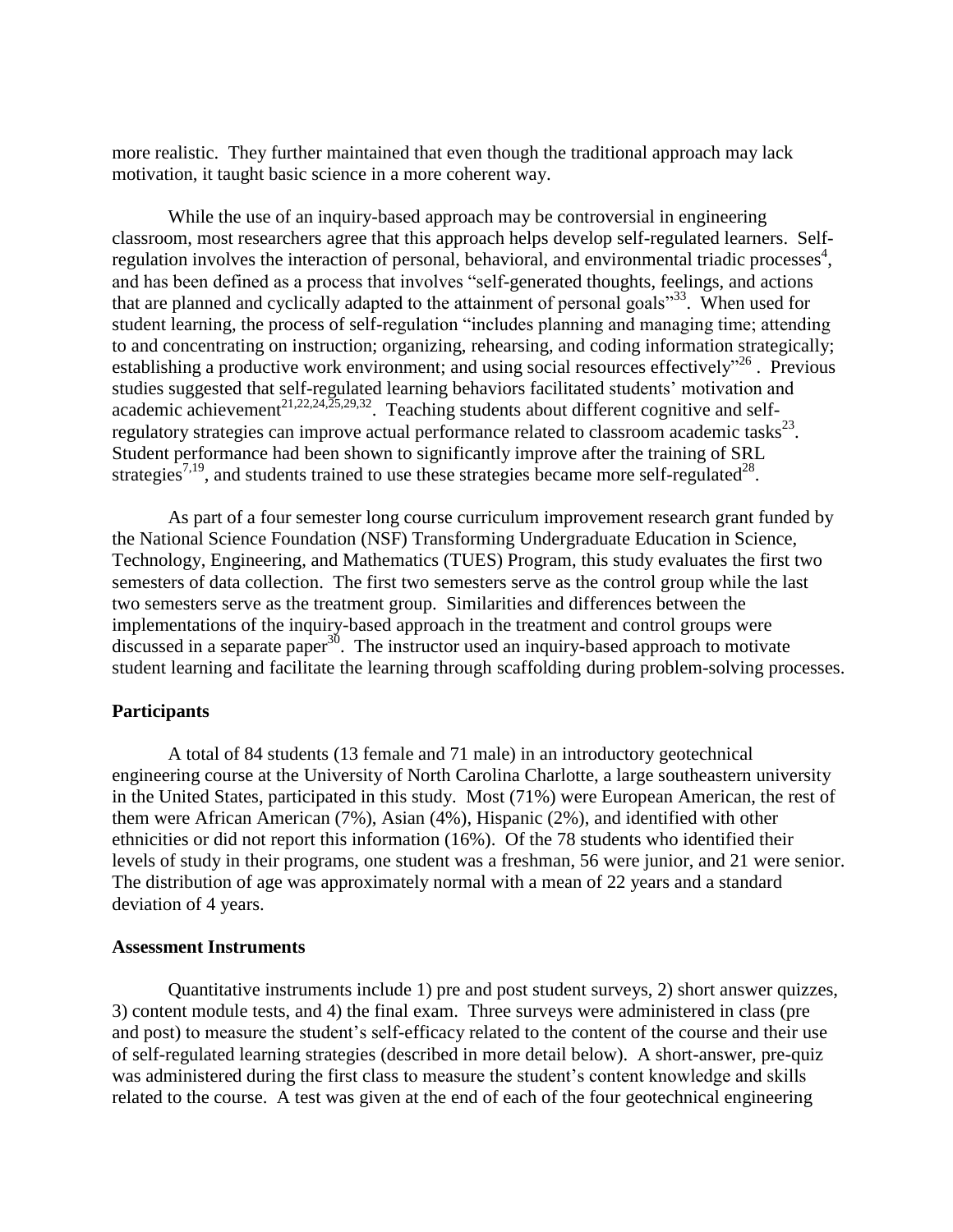content modules (soil structure, seepage, effective stress and consolidation, and shear strength) and one final exam was given at the end of the course. Short answer questions on the final exam (20% of the exam) were matched with parallel short answer questions on the pre-quiz to evaluate student gains in knowledge and skills across the semester. Longer, more involved problems on the final exam (80% of the exam) were matched with parallel problems on the four tests to examine student comprehension and retention of the material.

Quantitative data were analyzed with descriptive and inferential statistics (paired sample *t*-test, repeated measured multivariate analysis of variance, and multiple regressions). Pairedsample *t*-test was used to compare student gains on knowledge skills as a result of taking this course (pre-quiz was regarded as pretest and items on the final matching the pre-quiz were regarded as post-test). Four dependent variables were computed using the mean scores on the achievement of the tests at the end of each module. Tests were regarded as pre-test whereas final exam was regarded as post-test in repeated measures analysis of variance. Finally, their scores on the final exam were treated as the dependent variable whereas their performances on each of the four tests were treated as independent variables in the multiple regression analysis. Since the number of items varied across tests, all scores were converted to percentage out of the total possible score in each test.

Three surveys were given to the participants of this study at the beginning and at the end of each semester. The 'Student Self-Efficacy for Cognitive Ability' survey is based on Bloom's taxonomy, which is a multi-tiered model that measure six levels of cognitive ability including knowledge, comprehension, application, analysis, synthesis, and evaluation. The reliability and validity of this survey has been tested in previous research<sup>2</sup>. This survey includes 30 questions measuring students' degree of self-efficacy to remember and understand course content as well as to solve, analyze, evaluate, and create a problem related to the main topics presented in the course. Students were asked to rate themselves on a five-point Likert scale where "1" stands for "cannot do at all" and "5" stands for "certainly can do". A second 'Student Self-Efficacy for Application of Knowledge' survey includes 21 questions that were developed by the research team to measure student self-efficacy to accomplish specific tasks associated with the content in the course. Students were asked to rate themselves on a five-point Likert scale where "1" stands for "cannot do at all" and "5" stands for "certainly can do". The last survey evaluated 'Self-Regulated Learning Strategies'*.* Thirteen questions were developed according to Zimmerman's social cognitive theoretical framework of self-regulation<sup>33</sup> in order to measure student use of self-regulated learning strategies in college. Students were asked to report the frequency that they used the 13 strategies described in the survey where "1" stands for "not at all" and "5" stands for "all the time".

Qualitative data were collected from 1) observation field notes acquired by the assessment expert and the internal evaluator in the classroom, 2) instructor teaching logs that document instructor perceived successes, failures, and challenges, and 3) student interviews conducted by the assessment expert. Interviews were conducted with 27 randomly selected students and classroom observations were conducted at the end of each content module. Qualitative data from student interviews and classroom observations were analyzed using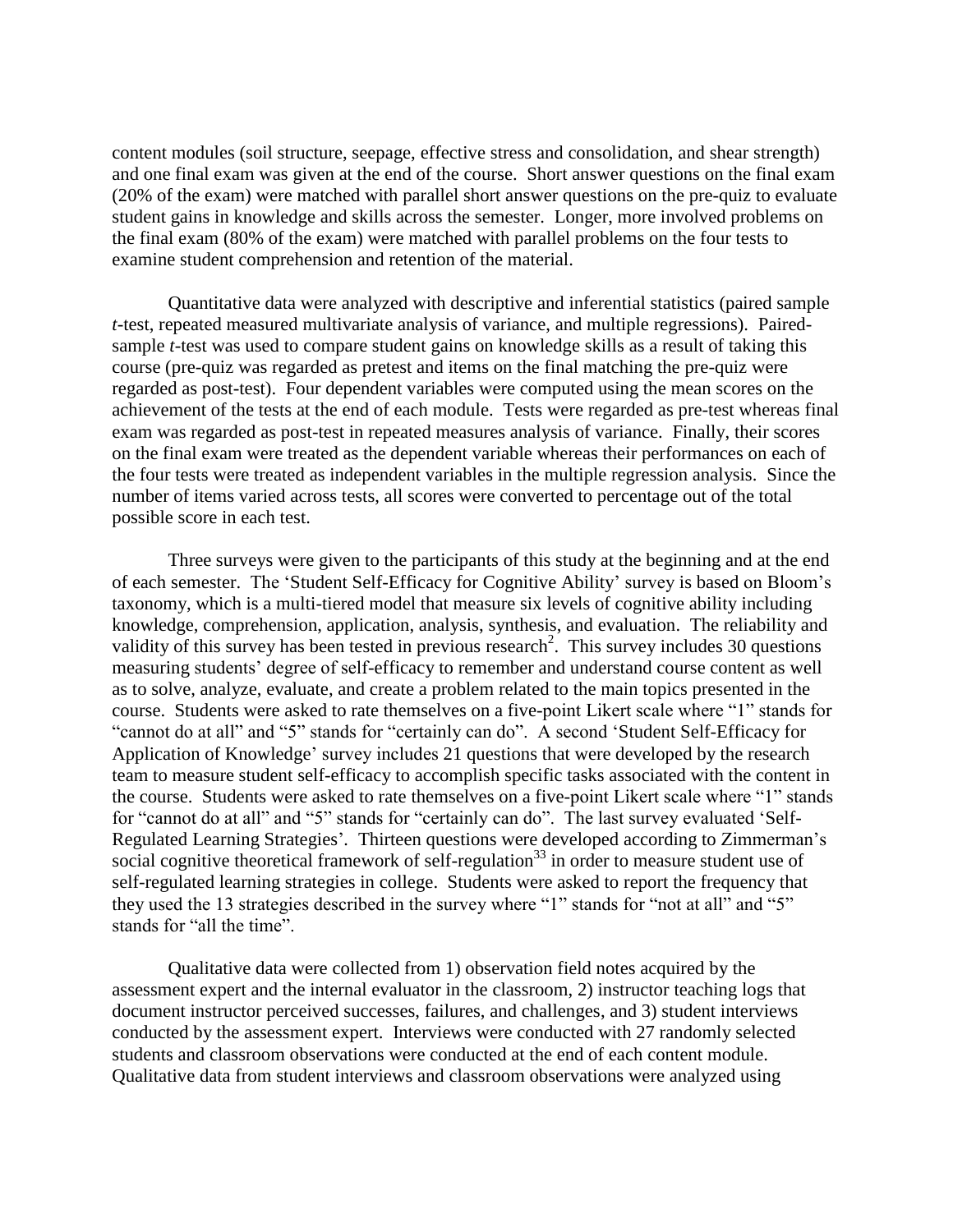thematic analysis based on grounded theory<sup>14</sup>. Constant comparison method was used in coding so that themes can be merged and changed during the process of data coding and analyses.

#### **Description of the use of Inquiry-Based Approach in the Classroom**

An inquiry-based approach was used throughout the course. The class met two times a week in a lecture-style environment. Prior to class, the professor posted her lecture notes on the course website with purposefully inserted blank spaces for the insertion of notes during each lecture. Students print the notes and fill in the blanks while participating during the lecture (also known as information-gap activity). Whole-class group activity was always used by checking comprehension through questioning and allowing students to ask further questions. Pictures of large testing equipment (e.g. triaxial cells), manipulatives (e.g. a stack of paper to represent the structure of clay, foam peanuts to represent soil particles during undrained shearing), sketching (e.g. flow of ground water in a one and two dimensional soil medium), and additional desk-top models were used to facilitate the comprehension of fundamental concepts. The professor used metaphors such as "Imagine the clay as a stack of paper" to help explain key concepts. The professor also challenged students to think creatively by asking questions like, "What's one way to do this? What's another way to do this? Why do I have to strengthen the soil?" At the end of each lecture, every student was required to complete a 5-point, short answer quiz. Students had ample opportunities to explore the subject matter on their own and bring their own experiences or questions to the classroom sessions.

# **Student Perspectives of the Course**

Regarding the pace of instruction, most students thought that the pace was good. One student said, "She does a really good job explaining everything. It's a tough class and I mean she makes it tough but still it's expected because it's a tough course. I've learned a decent bit, a good bit". Even a non-native speaker of English does not think it too fast, "I don't think it's too fast. I think for me it's fast because of the language. I need to translate everything back to my mother language which is much easier for me." One student wished that it was slowed down a bit, "un maybe not quite as rapid maybe slow things down a little bit because I think that like myself I think most of the students in there are new to geotech, and it's totally new to everybody I mean I think I could be wrong but a lot of the kids I think it's new to them so maybe slowing down a little bit."

Regarding content knowledge, most students thought that the content was delivered very effectively. One student commented, "Actually I'd have to say Dr. W is one of the more articulate teachers I have had. She is very organized. I feel like the material in progressing at a very logical methodical way and, ugh, I can't say that for a lot of the other courses I am taking so as far as delivery." All students interviewed said that they could answer most of the questions in the class. When asked to explain why sometimes they could not answer the instructor's questions, one student responded, "there were maybe a few I didn't know but you know I learned after she answered the questions or after the question was answered that I was able to understand it and know what she was talking about." Another student added, "a lot of it depends on how I concentrate during the class. I think if I didn't pay attention to it then it's going to be really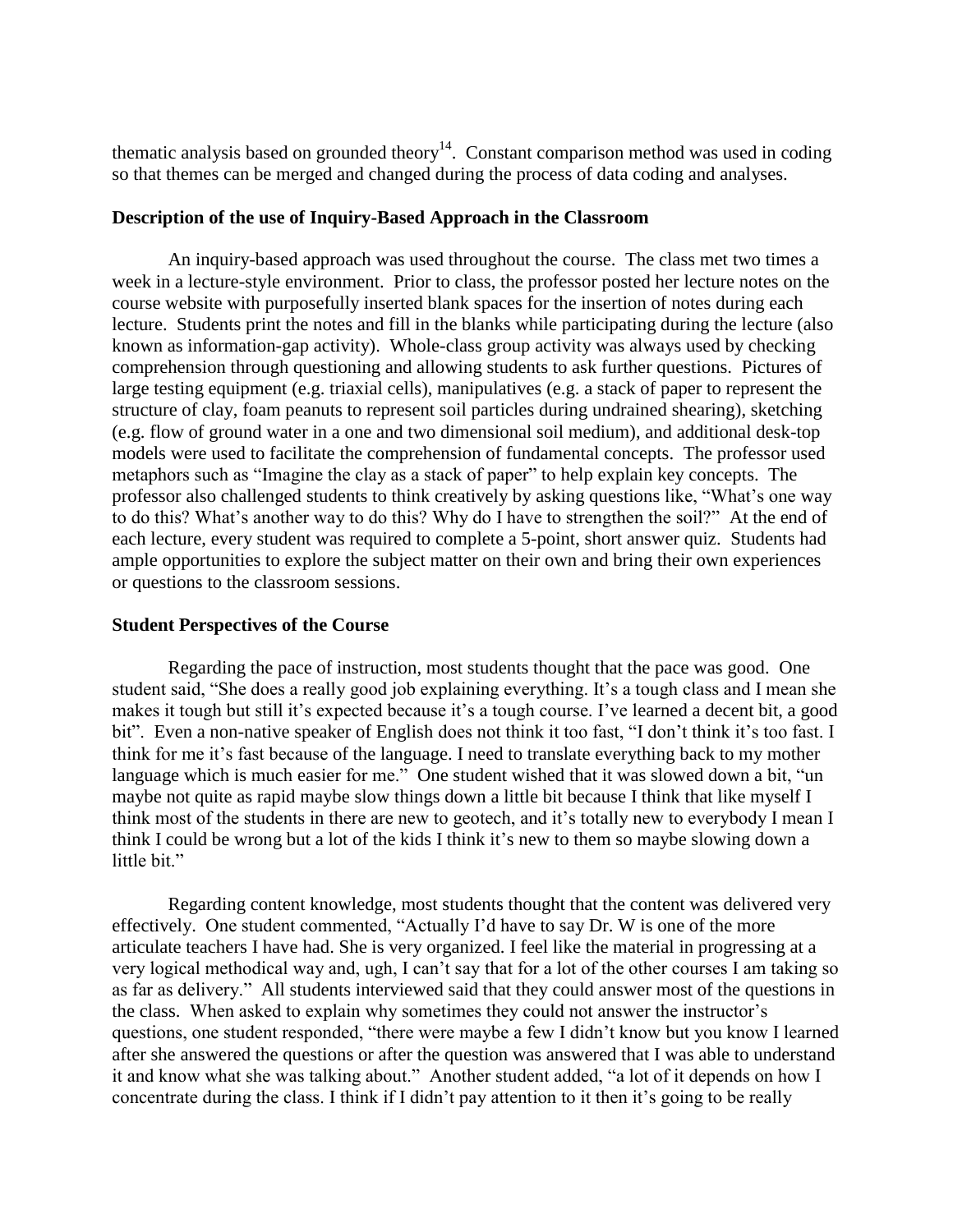complicated." Most students (79%) thought they were well prepared for the tests. One student said, "I feel pretty good … yeah I just have to memorize like some of the equations and things … I guess I just feel like you don't, you should have to memorize those questions because if you're in the field you can easily look them up and do them so I can easily do the problems. It's just memorizing the things all the equations that I will have to work on."

Regarding student interest, most of the students interviewed (79%) had some difficulties keeping themselves focused during the class whereas four students (21%) interviewed said that they were highly interested in the class. One student responded to the question by "Oh yeah definitely. I am very interested in all the topics that are covered in the curriculum and I'm and it's definitely it's definitely something I am interested in that that helps." When asked about why they were sometimes not focused, one student replied, "ugh just tiredness or laziness on my part. You know I don't know I don't think it's necessarily the instructor's job to always be working for our attention you know have signed up for this course I believe that it's the students responsibility to pay attention in class."

Regarding classroom activities, a lot of students liked the examples in the class. One student said, when I just see the lecture I don't know how that's going to apply to the real world, but when I see the example it clicks together and what's going on in the class." Some students liked the notes, "ugh yes still she printed out notes ugh like she gave us the notes beforehand and then she just write down the notes during the lecture. I like that because some because some there are some blanks and the blanks are always the important stuff so we write it down we wrote it down and then we knew these are important stuff that we need to memorize or something yeah I like that." Some students were taking the lab course at the same time and found that the lab was extremely helpful.

Some students suggested having more examples while some other students hoped to go over homework in the class. One student said, "she doesn't go over homework at all so I mean, she'll, she'll, you'll take the homework back and she'll grade it and if you have any questions go to her, but I think a lot of people don't go to her or don't have the time, so yeah so the homework, go over a few things on the homework in class." Some students hoped to have more visual experience, "yeah I mean I think that would be un helpful to actually go out and like see what she's talking about in the class or if she could bring in like because obviously like we have a lab, but we don't actually. That's so like quick pace so you don't actually get to visually see it, so maybe if she had an example this is like, this is soil, instead of her telling us you know sand structures like you know marbles in a bag if she could visually bring something in and be like look at this. This is how it is and all of us be able to feel it and touch it be like, ok, so it soaks in a little bit more I think that would be help."

# **Reliability and Validity of the Surveys**

Student self-efficacy for cognitive ability survey was found to be reliable. The Cronbach's alpha was .99 for all items and .94, .95, .97, .96, .96, .96 for the sub constructs of knowledge, comprehension, application, analysis, synthesis, and evaluation, respectively. Student self-efficacy for application of knowledge survey was also reliable with a Cronbach's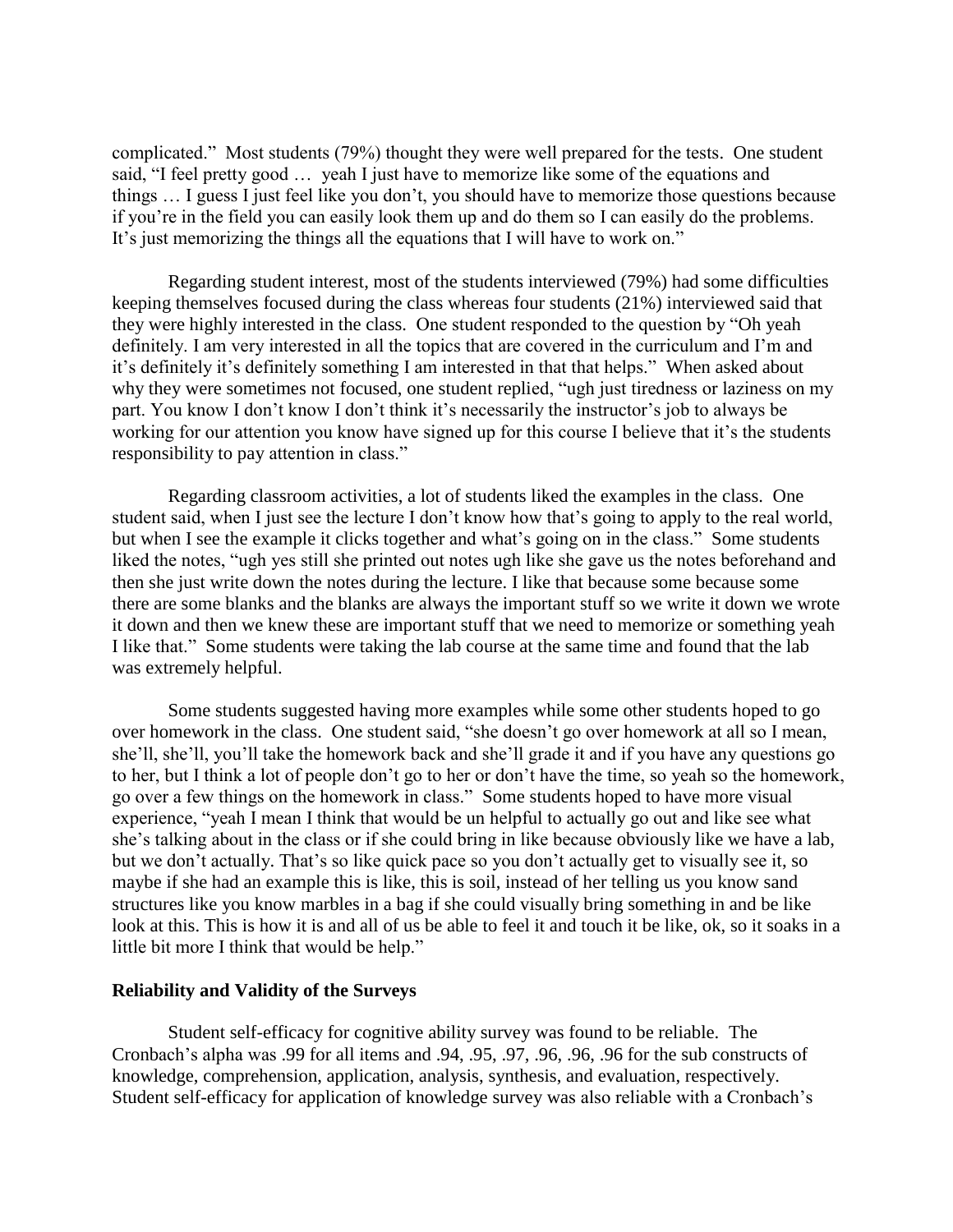alpha value of .96. Although the Cronbrach's alpha value for the self-regulated learning strategies survey was a bit lower (.81), it is still considered reliable taking into the consideration that students do not always use all categories of strategies all the time. The Pearson correlation coefficients between the pre-quiz results and responses to the surveys suggest that these surveys had concurrent validity: .27 with student self-efficacy for cognitive ability survey, .29 with student self-efficacy for the application of knowledge survey, and .31 with the self-regulated learning strategies survey. The Pearson correlation coefficients between the final exam score and the responses to the surveys support the concurrent validity: .46 with the student selfefficacy for application of knowledge survey, .38 with student self-efficacy for the cognitive ability survey, and .29 with the self-regulated learning strategies survey. All these Pearson correlation coefficients were statistically significantly different from zero,  $p < .05$ .

# **Student Gains in Knowledge and Skills**

Descriptive statistics for the measurement of student content knowledge and skills throughout the course are presented in Table 1. Students gained significantly in their knowledge and skills by taking this course when comparing the pretest and final exam,  $t(83) = 36.84$ , *p*  $< .001$ , Cohen's  $d = 6.68$ . When end of Module 1 test was compared with prequiz,  $t(82) = 26.73$ ,  $p < .001$ , Cohen's  $d = 2.93$ . When end of Module 2 test was compared with prequiz,  $t(83) =$ 37.06,  $p < .001$ , Cohen's  $d = 4.04$ . When end of Module 3 test was compared with prequiz,  $t(83)$  $= 43.85$ ,  $p < .001$ , Cohen's  $d = 4.78$ . When end of Module 4 test was compared with prequiz,  $t(83) = 41.85$ ,  $p < .001$ , Cohen's  $d = 4.57$ . All the above Cohen's *d* values suggest very large  $effect$  sizes $8$ .

| There is becompassed building of Bucastus Time when $\sum_{i=1}^{\infty}$ |                                                                |  |  |                                                      |  |  |  |  |  |
|---------------------------------------------------------------------------|----------------------------------------------------------------|--|--|------------------------------------------------------|--|--|--|--|--|
|                                                                           | Prequiz FinPre PreT1 T1Pre T1Fin FinT1 PreT2 T2Pre T2Fin FinT2 |  |  |                                                      |  |  |  |  |  |
|                                                                           | M 7.13 74.32 17.89 75.36 86.35 86.34 6.90 73.57 74.68 82.02    |  |  |                                                      |  |  |  |  |  |
|                                                                           | SD 6.63                                                        |  |  | 11.96 14.19 13.90 13.27 13.57 8.28 14.90 16.96 14.11 |  |  |  |  |  |
|                                                                           | Final                                                          |  |  | PreT3 T3Pre T3Fin FinT3 PreT4 T4Pre T4Fin FinT4      |  |  |  |  |  |
|                                                                           | M 79.73                                                        |  |  | 2.08 75.65 85.23 72.32 1.79 68.63 86.10 82.25        |  |  |  |  |  |
|                                                                           | $SD$ 11.06                                                     |  |  | 4.80 14.95 16.30 25.59 5.24 14.44 10.49 15.28        |  |  |  |  |  |

Table 1. Descriptive Statistics of Student Knowledge and Skills ( $n = 84$ )

*Note. (a) Pre-quiz is the pre-test at the beginning of the semester, and FinPre is part of the final exam that matches the prequiz; (b) PreT1 is part of the prequiz that corresponds to the end of Module 1 test, T1Pre is part of the end of Module 1 test that corresponds to the prequiz, T1Fin is part of end of Module 1 test that corresponds to the final exam, and FinT1 is part of the final exam that corresponds to end of Module 1 test; (c) PreT2 is part of the prequiz that corresponds to the end of Module 2 test, T2Pre is part of the end of Module 2 test that corresponds to the prequiz, T2Fin is part of end of Module 2 test that corresponds to the final exam, and FinT2 is part of the final exam that corresponds to end of Module 2 test (d) PreT3 is part of the prequiz that corresponds to the end of Module 3 test, T3Pre is part of the end of Module 3 test that corresponds to the prequiz, T3Fin is part of end of Module 3 test that corresponds to the final exam, and FinT3 is part of the final exam that corresponds to end of Module 3 test; (e) PreT4 is part of the prequiz that corresponds to the end of Module 4 test, T4Pre is part of the end of Module 4 test that corresponds to the prequiz, T4Fin is part of end of Module 4 test that corresponds to the final exam, and FinT4 is part of the final exam that corresponds to end of Module 4 test; (f) Final is the total final exam score.*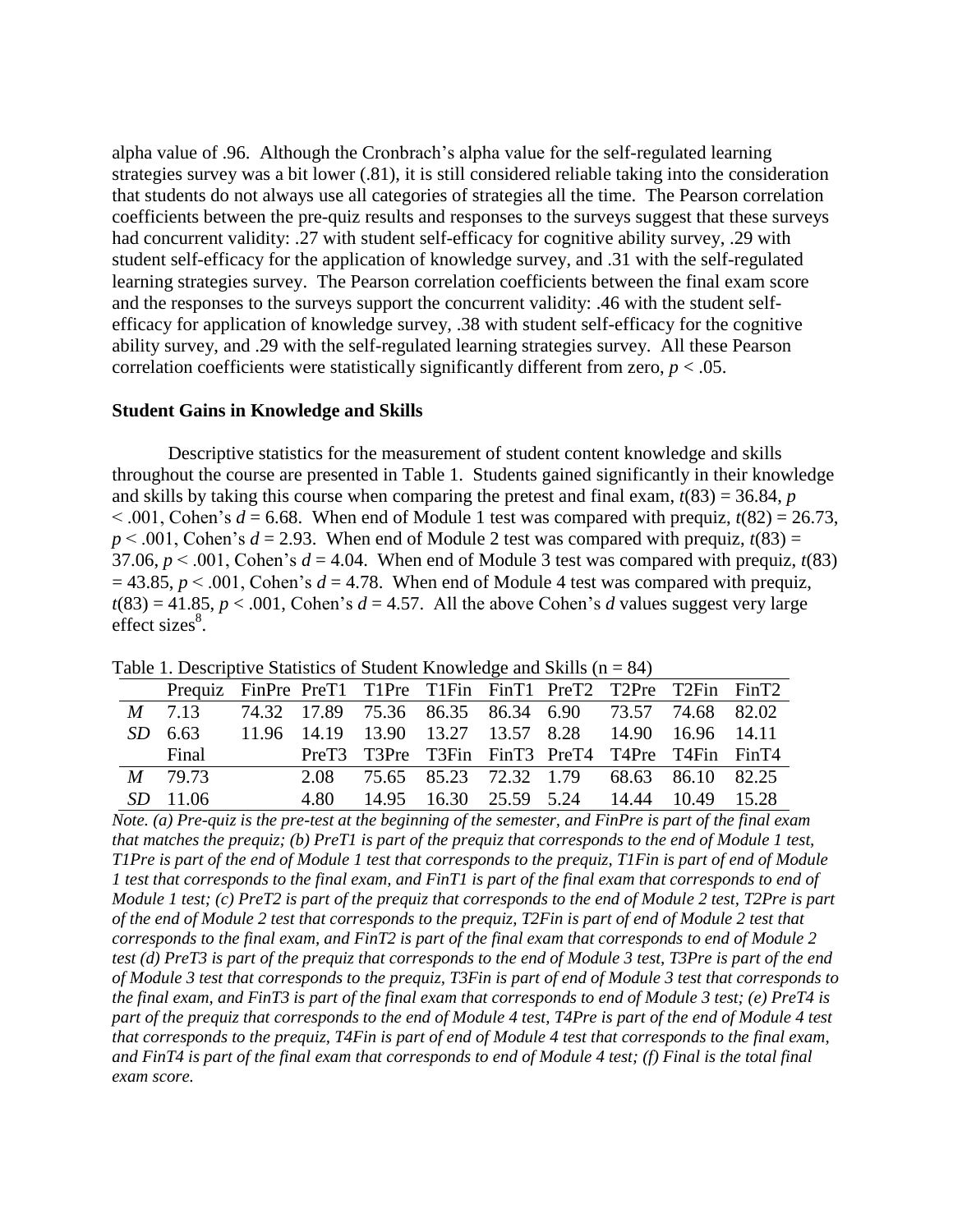#### **Short-Term Retention versus Long-Term Retention of Knowledge**

Student performances on the final exam (long-term retention) were significantly different from their performances on the tests at the end of each module in general (short-term retention),  $F(4, 79) = 9.30, p < .001, \eta^2 = .43$ . Specifically, student short-term retention was not statistically significantly different from their long-term retention on soil structure (Module 1),  $t(83) = 0.01$ , *p*  $= .99, d < 0.01$ ; student short-term retention was worse than their long-term retention on seepage (Module 2),  $t(83) = -4.63$ ,  $p < .001$ ,  $d = 0.51$ ; student short-term retention was better than their long-term retention on effective stress and consolidation (Module 3),  $t(83) = 4.88$ ,  $p < .001$ ,  $d =$ 0.53; and student short-term retention was better than their long-term retention on shear strength (Module 4),  $t(83) = 2.97$ ,  $p = .004$ ,  $d = 0.32$ . All the above Cohen's *d* values suggest medium effect sizes $\overset{8}{\ }$ .

#### **Predictors of Student Performance on the Final Exam**

Results from the multiple linear regression analysis suggested that student performance on tests at the end of each content module and student attendance were significant predictors of their performance on the final exam, but their homework scores were not statistically significantly related to their performance on the final test when the test scores and attendance had already been accounted for (Table 2). The model explained 56% of the total variance on student performance on the final exam with adjustment considering the sample size. This conclusion was reached by stepwise regression where only statistically significant predictors were retained in the final regression model. Pairwise correlations indicated that student performance on the final exam was statistically and positively related to each of the following predictors: homework grade  $(r = .43)$ ; attendance  $(r = .34)$ ; and average score of all four module tests ( $r = .73$ ); student self-efficacy for cognitive ability ( $r = .38$ ), and student self-efficacy for application of knowledge  $(r = .46)$ . Student performance on the final exam, however, was not statistically significantly related to their self-regulated learning strategy use  $(r = .08)$ ;

| <b>Test Average</b>                                                                 | .69. | 9.20 | < 0.001  |  |  |  |  |  |
|-------------------------------------------------------------------------------------|------|------|----------|--|--|--|--|--|
| Attendance                                                                          | .18  | 2.37 | $\Omega$ |  |  |  |  |  |
| <i>Note.</i> $R^2 = .57$ ; Adjusted $R^2 = .56$ ; $F(2, 81) = 53.48$ , $p < .001$ . |      |      |          |  |  |  |  |  |

Table 2. Predictors of Student Performance on the Final Exam

#### **Concluding Remarks**

As many students indicated in the interviews, the instructor made this course interesting and challenging through an inquiry-based approach. The information-gap activity forced the students to read the textbook before class as well as pay attention to the instructor during the class. The use of real-world examples helped the students make the connection between what they learned from the textbook and what they were expected to do in the actual civil engineering field. Students had a lot of opportunity to explore the problems on their own and tried various methods to solve the problems. Those students who were taking the lab course simultaneously found this course extremely helpful because they had more exposure to the use of the knowledge.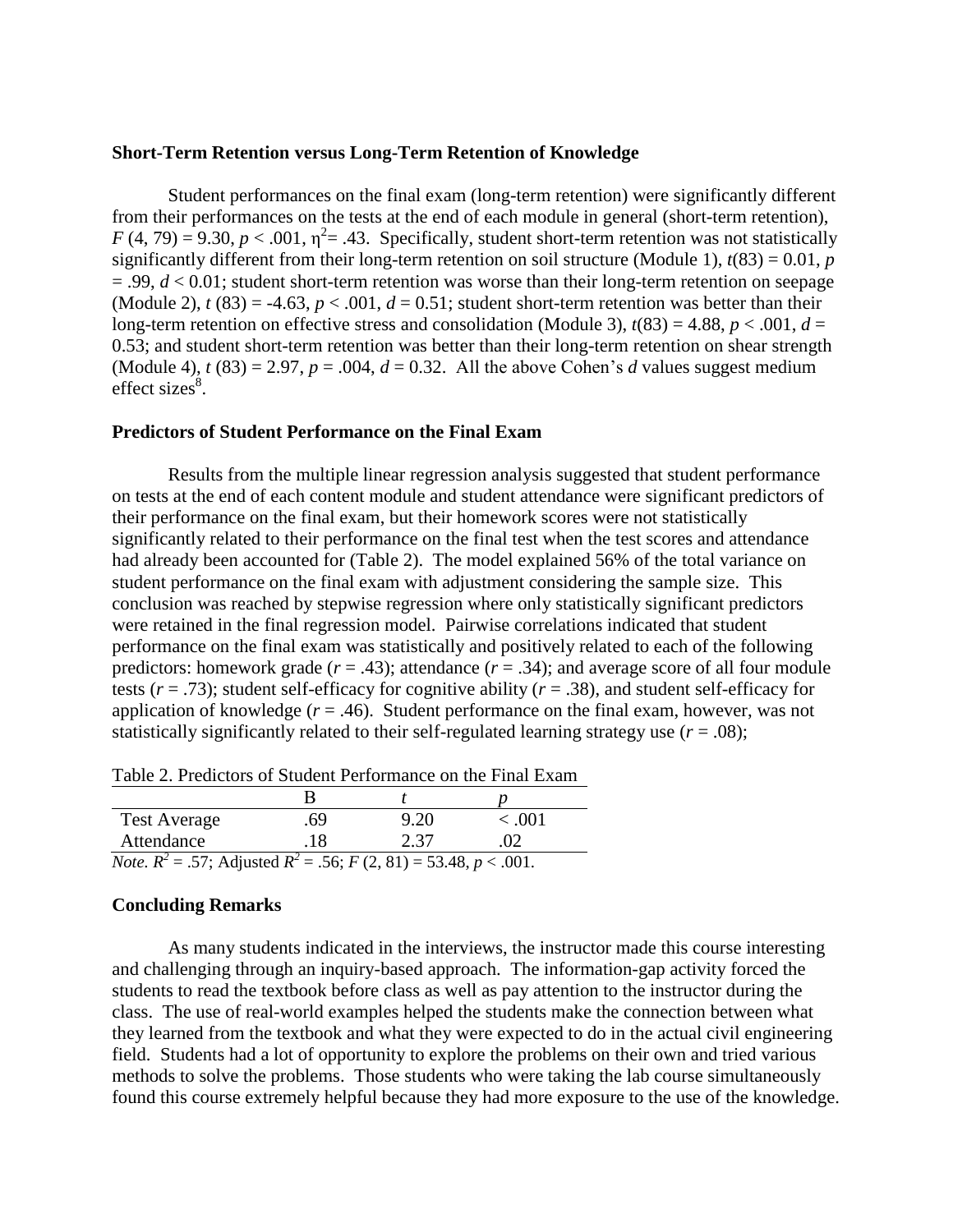During the second phase of this project (the treatment group), the instructor will integrate desktop models, three dimensional visuals, and interactive teaching techniques to increase student engagement and impact student comprehension and retention. These tools will make this course even more captivating and informative. Both the qualitative and quantitative data suggest that students learned a lot from this course and that the instructor successfully retained the students' interest in the civil engineering field. This is very encouraging as preparing future workforce for civil engineering is the goal of civil engineering education<sup>1</sup>.

Student performance on the final exam, a measure of the knowledge and skills learned during the course, was positively related to their attendance, homework grades, test scores, selfefficacy beliefs for cognitive ability as well as self-efficacy beliefs for the application of knowledge. These results suggest that students who are self-regulated, who keep their goals in mind, and know what they are doing and why they are doing it feel competent and do their work at a level that would enable them to do well in the class. This finding aligns well with empirical studies in cognitive science<sup>29</sup>. The implications of these findings suggest the importance of motivation, self-regulation, and self-efficacy in student learning process. While content knowledge is important, keeping students motivated, self-regulated, and efficacious would certainly help students reach their academic and career goals.

# **Acknowledgements**

This project was funded by the National Science Foundation TUES Program through the Division of Undergraduate Education (Proposal 0837647). The authors would specifically like to acknowledge the evaluators serving on the project. Dr. Miguel Pando (UNC Charlotte) is serving as the internal evaluator. Dr. David Elton (Auburn University) and Dr. David Bloomquist (University of Florida) are serving as the external evaluators.

# **References Cited**

- 1. American Society of Civil Engineers (2008). *Civil engineering body of knowledge for the 21st Century preparing the civil engineer for the future*. Rep. Prepared by the Body of Knowledge Committee of the Committee on the Academic Perquisites for Professional Practice. ASCE, Reston, VA.
- 2. Anderson, L. W., & Krathwohl, D. R. (Eds.). (2001). *A taxonomy for learning, teaching and assessing: A revision of Bloom's Taxonomy of educational objectives*. New York: Longman.
- 3. Astin, A. W., & Astin, H. S. (1992). *Final report: Undergraduate science education: The impact of*  different college environments on the educational pipeline in the sciences. Los Angeles, LA: Higher Education.
- 4. Bandura, A. (1986). *Social foundations of thought and action.* Englewood Cliffs, NJ: Prentice-Hall.
- 5. Bandura, A. (1997). *Self-efficacy: The exercise of control.* New York: W. H. Freeman and Company.
- 6. Bloom, B. S., Krathwohl, D. R. (1956). *Taxonomy of educational objectives: The classification of educational goals, by a committee of college and university examiners. Handbook 1: Cognitive domain.*  New York, NY: Longmans.
- 7. Butler, D (1998). A strategic content learning approach to promoting self-regulated learning by students with learning disabilities. In B. J. Zimmerman & D. H. Schunk (Eds.), *Self-regulated learning and academic achievements: Theory, research, and practice* (pp. 143-167)*.* New York: Springer.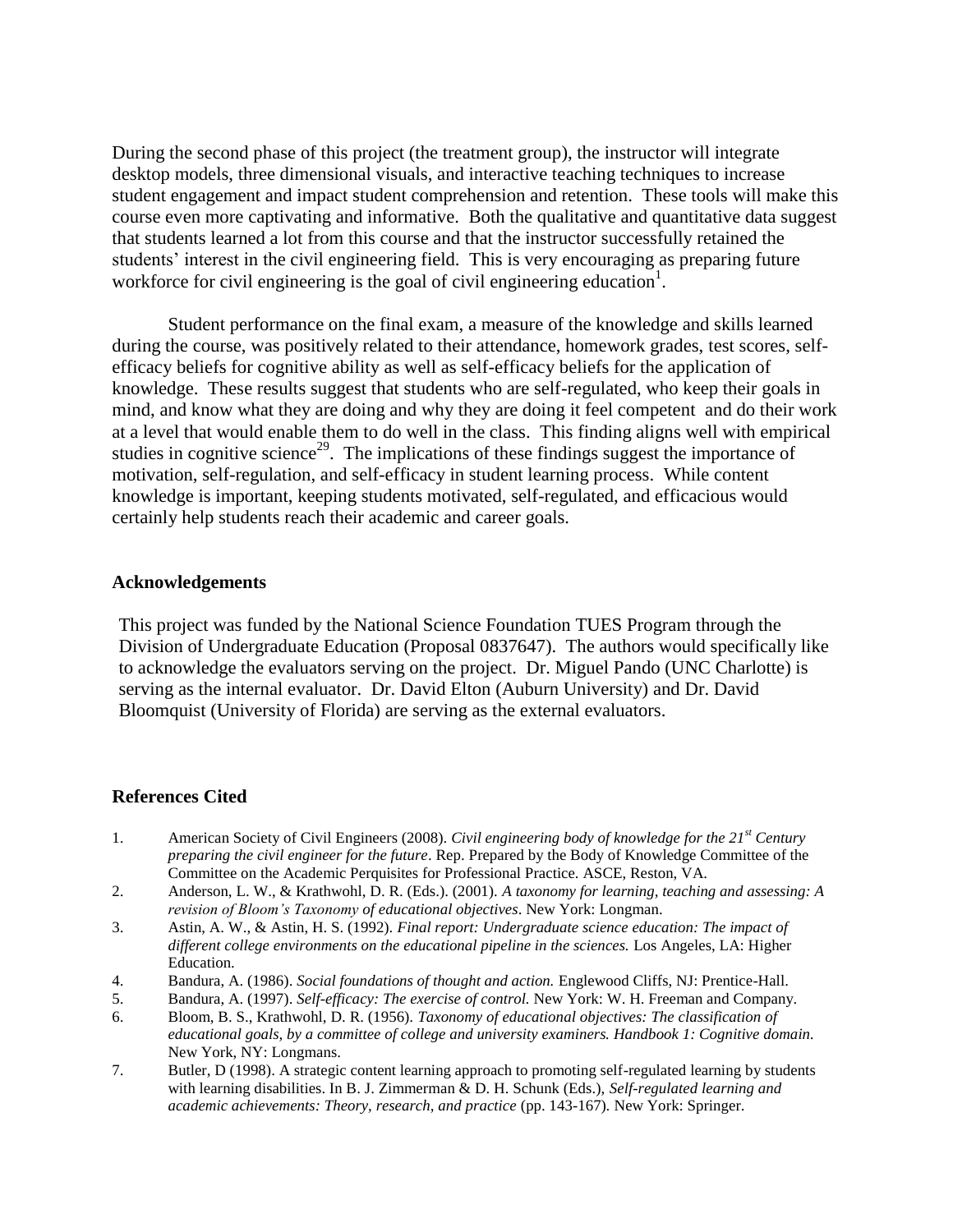- 8. Cohen, J. (1988). *Statistical power analysis for the behavioral sciences*. Hillsdale, NJ: Lawrence Erlbaum Associates.
- 9. Dahlgren, M. & Oberg, G. (2001). Questioning to learn and learning to question: structure and function of problem-based learning scenarios in environmental science education. *Higher Education, 41,* 263-282.
- 10. Davis, C. E., Yeary, M. B., & Sluss, J. J. (2012). Reversing the trend of engineering enrollment declines with innovative outreach, recruiting, and retention programs. *IEEE Transactions on Education, 55,* 157-163.
- 11. Dewoolkar, M. M., George, L., Hayden, N. J., & Neumann, M. (2009). Hands-on undergraduate geotechnical modules in the context of effective learning pedagogies, ABET outcomes, and our curricular reform. *Journal of Professional Issues in Engineering Education and Practice, 135,*161-175.
- 12. Ferguson, C. (2002). Using the revised taxonomy to plan and deliver team-taught, integrated, thematic units. *Theory into practice, 41,* 238-243.
- 13. French, B. F., Immekus, J. C., & Oakes, W. C. (2005). An examination of indicators of engineering students' success and persistence. *Journal of Engineering Education, 94,* 419-425.
- 14. Glaser, B. G., & Strauss, A. L. (1967). *The discovery of grounded theory: Strategies for qualitative research.* Chicago, IL: Aldine Publishing Company.
- 15. Hmelo, C. (1998). Problem-based learning: effects on the early acquisition of cognitive skills in medicine. *The Journal of the Learning Sciences, 7 (2),* 173-208*.*
- 16. National Science Board (2003). *The science and engineering workforce realizing America's potential.*  Retrieved from<http://nsf.gov/nsb/documents/2003/nsb0369/nsb0369.pdf>
- 17. National Science Board (2004). *An emerging and critical problem of the science and engineering labor force: A comparison to science and engineering indicators.* Retrieved from <http://nsf.gov/statistics/nsb0407/nsb0407.pdf>
- 18. National Science Board (2007). *Moving forward to improve engineering education. Retrieved from*  <http://nsf.gov/pubs/2007/nsb07122/nsb07122.pdf>
- 19. Neilans, T. H., & Israel, A. C. (1981). Towards maintenance and generalization of behavior change: Teaching children self-regulation and self-instructional skills. *Cognitive Theory and Research, 5,* 189-195.
- 20. Nuy, H. (1999). Interactions of study orientation and students' appreciation of structure in their educational environment. *Higher Education, 22 (3),* 267-274.
- 21. Pape, S. J., & Wang, C. (2003). Middle school children's strategic behavior: Classification and relation to academic achievement and mathematical problem-solving, *Instructional Science, 31*, 419-449*.*
- 22. Paris, S. G., & Paris, A. H. (2001). Classroom applications of research on self-regulated learning. *Educational Psychologist, 36,* 89-101.
- 23. Pintrich, P. R., & DeGroot, E. V. (1990). Motivational and self-regulated learning components of classroom academic performance. *Journal of Educational Psychology, 82*, 33-40.
- 24. Schunk, D. H. (1996). Goal and self-evaluative influences during children's cognitive skill learning. *American Educational Research Journal, 33,* 359-382.
- 25. Schunk, D. H., & Ertmer, P. A. (2000). Self-regulation and academic learning: Self-efficacy enhancing interventions. In M. Boekaerts, P. Pintrich, & M. Seidner (Eds.), *Self-regulation: Theory, research, and applications* (pp. 631-649). Orlando, FL: Academic Press.
- 26. Schunk, D. H., & Zimmerman, B. J. (1997). Social origins of self-regulatory competence. *Educational Psychologist, 32,* 195-208.
- 27. Sobral, D. (1995). The problem-based learning approach as an enhancement factor of persona; meaningfulness of learning. *Higher Education,* 29 (1), 93-101.
- 28. Travers, N. L., Sheckley, B. G. (2000). *Changes in students' self-regulation based on different teaching methodologies*. Paper presented at the 40th Association for Institutional Research Forum, Information for the Next 100 Years. Cincinnati, Ohio: May 21-May 24, 2000.
- 29. Wang, C., Hu, J., Zhang, G., Chang, Y., & Xu, Y. (2012). Chinese college students' self-regulated learning strategies and self-efficacy beliefs in learning English as a second language. *Journal of Research in Education, 22*(2), 103-135.
- 30. Warren, K., & Wang, C. (2013). Use of interactive classroom models and activities to increase comprehension of geotechnical engineering concepts. *Conference Proceedings of the 120th ASEE Annual Conference.*